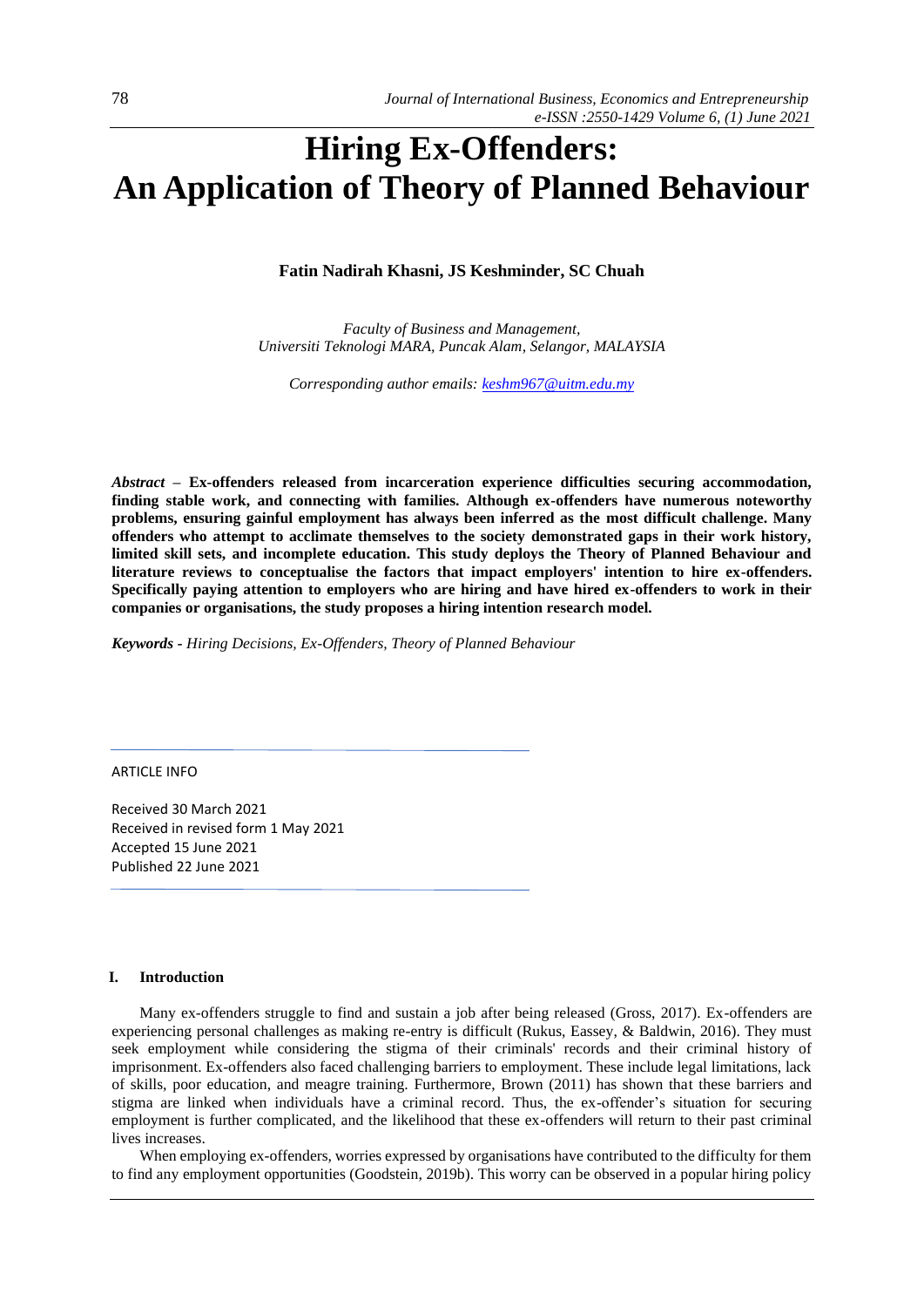that involves asking candidates whether they possess criminal records. Companies can use this criminal records information that they obtain to eliminate ex-offenders from being considered for the job (Lageson, Vuolo, & Uggen, 2015; Petersen, 2016). This information can also be found from criminal background checks. Petersen (2016) indicated that although organizations do not eliminate ex-offenders from being considered for a job, background checks are conducted to obtain information used to reject ex-offenders. Some companies employ exoffenders but usually on a short-term basis (Flatt & Jacobs, 2018).

The stigmas that are connected to incarceration are negatively impacting ex-offenders when they are searching for jobs. Some employers are cautious to hire ex-offenders in their company to avoid any risks (Jung, 2015). The United States of America has designed various policies such as Ban the Box to encourage employers to make impartial recruitment decisions in their hiring process, especially when involving ex-offenders (Anazodo, Ricciardelli, & Chan, 2019). This initiative aims to provide ex-offenders with an equal opportunity as everybody else in obtaining a job. Despite the recognition and use of these initiatives, ex-offenders are still experiencing various challenges in finding a job (Graffam, Shinkfield, & Hardcastle, 2008). It is revealed that the number of ex-offenders who are employed is declining as they are continuously denied employment opportunities (Blessett & Pryor, 2013). This critical situation establishes the need for ex-offenders to understand their experiences from the hiring procedure further.

Malaysia does not have a specific policy like the United States. However, many programs and projects are being initiated to increase job opportunities for ex-offenders. The Malaysian government and private industries are encouraging many organisations to offer employment opportunities to ex-offenders. Last year, the government proposed an incentive under Budget 2019, providing tax cuts to employers who hire ex-offenders (Ministry of Finance Malaysia, 2018). Many ex-offenders lauded the initiative as it increases job opportunities for them (Bernama, 2018).

In this study, the Theory of Planned Behaviour was employed to illustrate the factors that can impact employers' intention to hire ex-offenders. Theory of Planned Behaviour was used since it is the most established theory to investigate an employer's behavioural intention. Ajzen (2015) states that the Theory of Planned Behaviour has constantly shown to be valid and valuable in investigating behavioural intention in varying situations. The Theory of Planned Behaviour is used to illustrate the relationship between factors that potentially influence employers' decisions to hire ex-offenders. Besides that, this theory also helps in examining the primary factors, which are employers' attitudes, perceived behavioural control, and subjective norms, in determining employers' intention to hire ex-offenders.

The Theory of Planned Behaviour is more wholesome in bringing together other competing theories in studying the employer and ex-offender relationship. For example, the Economic Theory of Crime focuses on a person's perception of acting rationally when making choices and decisions (Ehrlich, 1973). Next, the Anomie and Opportunity Theories prioritize the link of criminal behaviour and work with the causal mechanism of legitimate opportunity (Cloward & Ohlin, 2013; Piliavin & Gartner, 1979). Lastly, the Social Control Theory addresses the bond between ex-offenders and conventional institutions (Hirschi, 2002). However, all of these theories only focus on a single aspect of the employer and ex-offender relationship. These theories, furthermore, does not gauge the understanding of the intention and behaviour of the employers who want to hire ex-offenders. As hiring intention is presumed to contribute to actual hiring, the Theory of Planned Behaviour was used to provide a more detailed understanding of the relationships (McDonnall & Lund, 2020).

This paper hopes to act as an initiator for more future research to be conducted on the employment issue of ex-offenders in Malaysia. Extensive studies on this issue will lead to more accurate and beneficial findings severely limited in the Malaysian context. These findings are crucial to designing successful public and organisational policies that can assist in mitigating employment issues experienced by ex-offenders in Malaysia.

## **II. Ex-Offender and Employment**

According to the Malaysian Prison Department, about 11,000 ex-offenders are released every year (Hadi, 2020). However, for 2017, only 2,201 ex-offenders successfully secure employment (Hian, 2018). Thus, there are still a large number of ex-offenders who are jobless. This problem is prevalent in other countries as well. For example, in the United States, it was reported that only 27 per cent of ex-offenders manage to secure employment (Couloute & Kopf, 2018). Among the factors that hinder the ex-offenders from job opportunities are like poor educational background (D'alessio, Stolzenberg, & Flexon, 2015; Visher, Debus, & Yahner, 2008), health issues (Dwyer, 2013), personal management problems (Visher, Winterfield, & Coggeshall, 2005), lack of working experience, and poor working skills (Agan and Starr (2017); Barraket, Keast, and Furneaux (2019).

Pager (2008) found that criminal records are a significant barrier for ex-offenders to obtain employment. Furthermore, based on Ricciardelli and Mooney (2018), a longer prison sentence makes it more difficult for the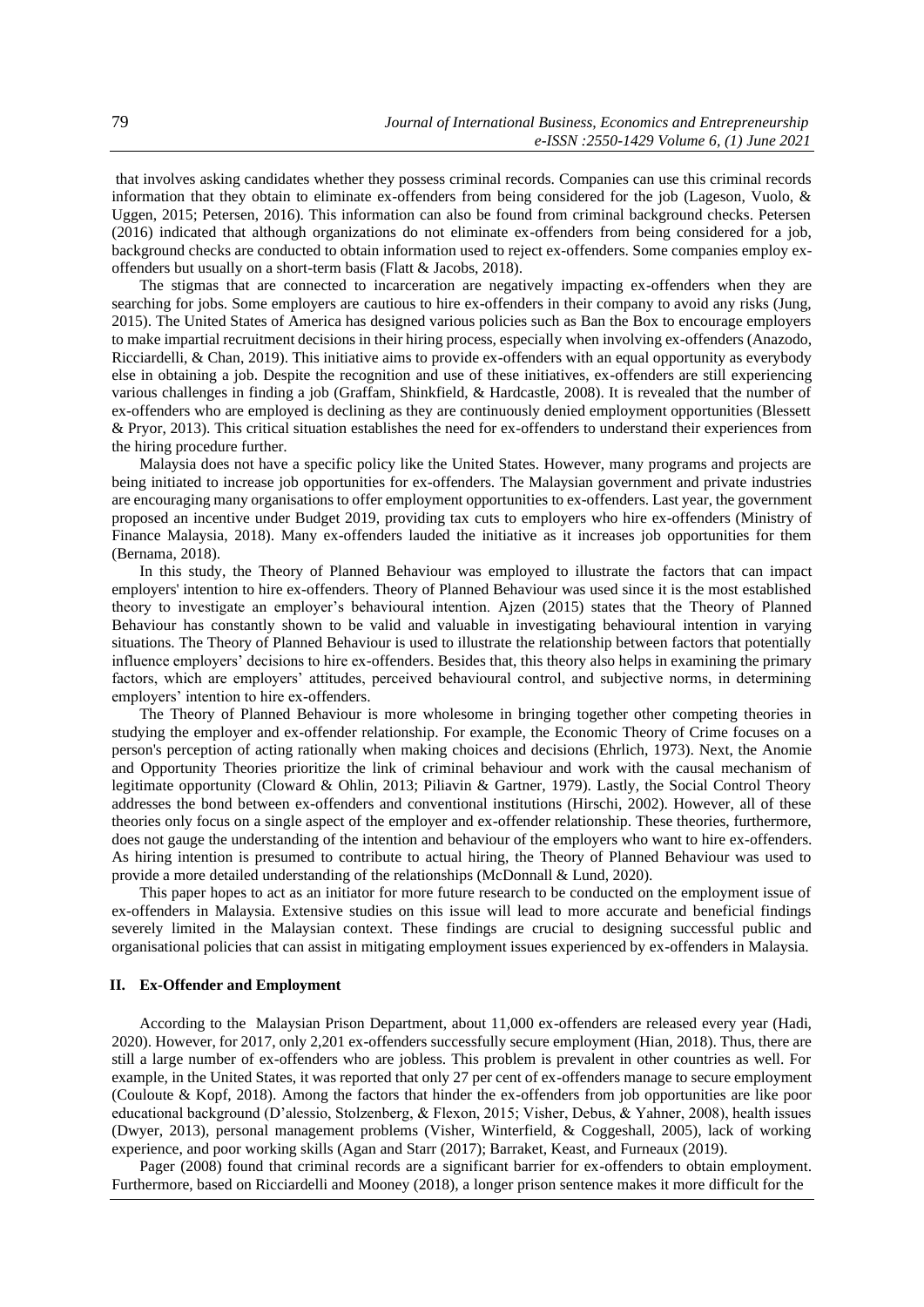offenders to acclimatize themselves to society since prison is known to have an enormous influence on its occupants. Therefore, it is challenging for them to cope with life outside the prison and search for employment (Ricciardelli & Memarpour, 2016).

Returning offenders who can obtain employment are usually successful in the long run (Berg & Huebner, 2011; Duwe & Clark, 2017). Once employed, ex-offenders are exposed to informal social controls and legal channels that assist them in sustaining themselves (Duwe & Clark, 2017). Malaysian Care is one of the legal channels that has helped ex-offenders in Malaysia. Berg and Huebner (2011) found that most parolees who had strong family support and secured a job did not re-offend. Similarly, Sampson (2009) also found that crime incidence decreased when ex-offenders were employed.

# **III. Theory of Planned Behaviour & Proposed Research Model**

The proposed research model is presented in Figure 1. The dependent variable is the employer's intention to hire ex-offenders. The predictor that may influence the intention to hire ex-offenders that are investigated in this study is attitude towards hiring ex-offenders, subjective norm, and perceived behavioural control as stipulated by the Theory of Planned Behaviour (TPB) model. First, the research examines the predictors that affect attitude towards hiring ex-offenders which are organisational culture, risk towards hiring ex-offenders and government incentives. Next, the study investigates the factor predicting perceived behavioural control, which is the skill set that an ex-offender has.



Figure 1: Proposed Research Model

Social studies researchers have tried to model the various mechanisms concerned with linking managers' attitudes, intentions, and behaviours. The Theory of Planned Behaviour is a widely used model by researchers to understand managers' attitudes, intentions, and behaviours (Ajzen, 2011). Ajzen (1991) argued that people are generally rational in their selection, create systematic use of the accessible information, and consider the consequences of their actions before deciding to either perform or not to perform a given behaviour.

Theory of Planned Behaviour assists in developing a social psychological model of human behaviour with a relatively closed structure based on five key factors. The five primary components are (1) attitude, (2) subjective norms, and (3) perceived behavioural control which is presumed to impact (4) behavioural intentions and affected (5) behaviour (Ajzen, 1991). The theory of Planned Behaviour model stipulates that the intention to perform a specific behaviour is stronger when the attitude and subjective norm are more positive and perceived behavioural control is higher (Ajzen, Davis, Saunders, & Williams, 2002).

# *Attitude Towards Hiring Ex-offenders*

In the TPB Model, the first factor is attitude. Attitude refers to a person's beliefs regarding the numerous consequences he or she might experience from performing a particular behaviour. Cheng, Lam, and Hsu (2006)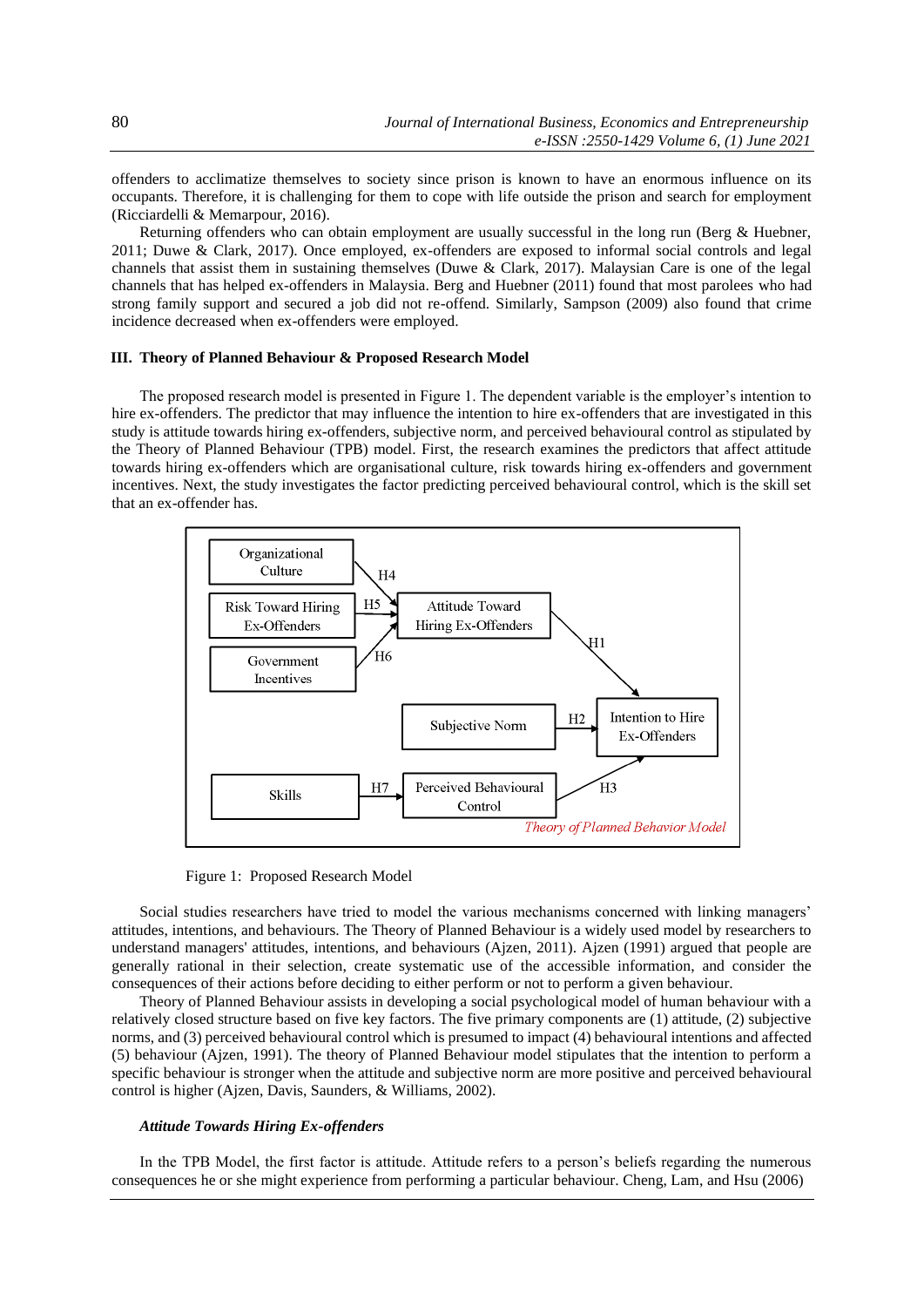state that before an individual commits to a specific behaviour, they tend to assess the advantages and costs resulting from the behaviour they are about to commit. Once an individual is confident that their attitude would contribute to a positive outcome, there is a higher possibility that they would commit to the behaviour (Ajzen, 1991; Cheng et al., 2006; Han, Hsu, & Sheu, 2010).

Past studies have shown that employers' attitude plays a vital role in hiring individuals with a psychiatric or criminal background (Varghese, Hardin, Bauer, & Morgan, 2010). Attitude can affect intention and intention, and in return, predicts behaviour (Ajzen, 1991; Kim & Hunter, 1993). According to Holzer, Raphael, and Stoll (2003a), demand-side barriers to hiring an ex-offender are highly influenced by employer's attitudes toward them. The relationship between attitude and behaviour is also similar in many cases. For example, within social psychology, attitudes are studied as a crucial antecedent to recycling behaviour (Davis, Phillips, Read, & Iida, 2006). Therefore, an employer's attitude is an important driver to influence hiring behaviour. Based on the above discussion, we propose the following hypothesis:

**Hypothesis 1:** Attitude positively influences the intention to hire ex-offenders.

#### *Subjective Norm*

The second factor in the TPB model is the subjective norm. Subjective norms are characterised as "the perceived social pressure to perform or not to perform the behaviour" in question (Ajzen, 1991). This factor indicates the beliefs about the normative norm of significant others. Significant others refer to family members, close friends, colleagues, or business partners (Ajzen, 2002). Thus, an individual's motivation to communicate throughout a particular behaviour is dictated by the perceived preferences of their close ones.

In the past, employers were not comfortable with hiring ex-offenders. This is because employers are worried their reputation could be affected and avoid the discomfort that the other employees might face while working with them. However, things have changed, and employers have started to accept ex-offenders. For example, a recent study done by Society for Human Resource Management and Charles Koch Institute (2018) found that 55% of managers, 51% of non-managers, and 47% of HR professionals are willing to hire ex-offenders. Furthermore, studies found that employers show a more considerable willingness to hire ex-offenders once hiring managers believe the "redeemability" (Reich, 2017) of the candidate, that is, whether the candidate is capable of change and abstaining from criminal behaviour (Maruna & King, 2009). Based on the above discussion, we propose the following hypothesis:

**Hypothesis 2:** Subjective norms positively influence the intention to hire ex-offenders.

#### *Perceived Behavioural Control*

The last factor in the context of the TPB model is perceived behavioural control. Ajzen (1991) refers to perceived behavioural control as the perceived ease or difficulty when an individual experience performs a specific behaviour. Han et al. (2010) also indicated that perceived behavioural control appraises 'the perception of how well one can control the factors that may encourage or discourage the actions required to manage a particular situation'. Actual behavioural control may encompass skills and environmental limitations, and it is concluded to impact perceived behavioural control and moderate the intention-behaviour relationship. Fishbein and Ajzen (2011) indicated that despite stronger intentions contribute to the higher feasibility of performing a behaviour, when actual behavioural control is low, for example, lack of essential skill or presence of environmental barriers, individuals that could be hindered from actualising their intentions.

Employers are under immense pressure when making hiring decisions because they have to finalise the most suitable candidate for the job description (Dwoskin, Squire, & Patullo, 2013). Hiring decisions inevitably involve taking chances, and if the individual that they have hired does not meet their expectation, the employers are the ones that must bear the responsibility and consequences. Lam and Harcourt (2003) stated that several employers use background checks as a medium to reduce the risk of hiring individuals that have the possibilities of contributing to unethical behaviour. Such happenings can incur a financial loss to the employer and tarnish their image. Therefore, when hiring decisions are made, employers prefer to hire ex-offenders who have certain working experience (Denver, Siwach, & Bushway, 2017). Based on the above discussion, we propose the following hypothesis:

**Hypothesis 3:** Perceived behavioural control positively influences the intention to hire ex-offenders.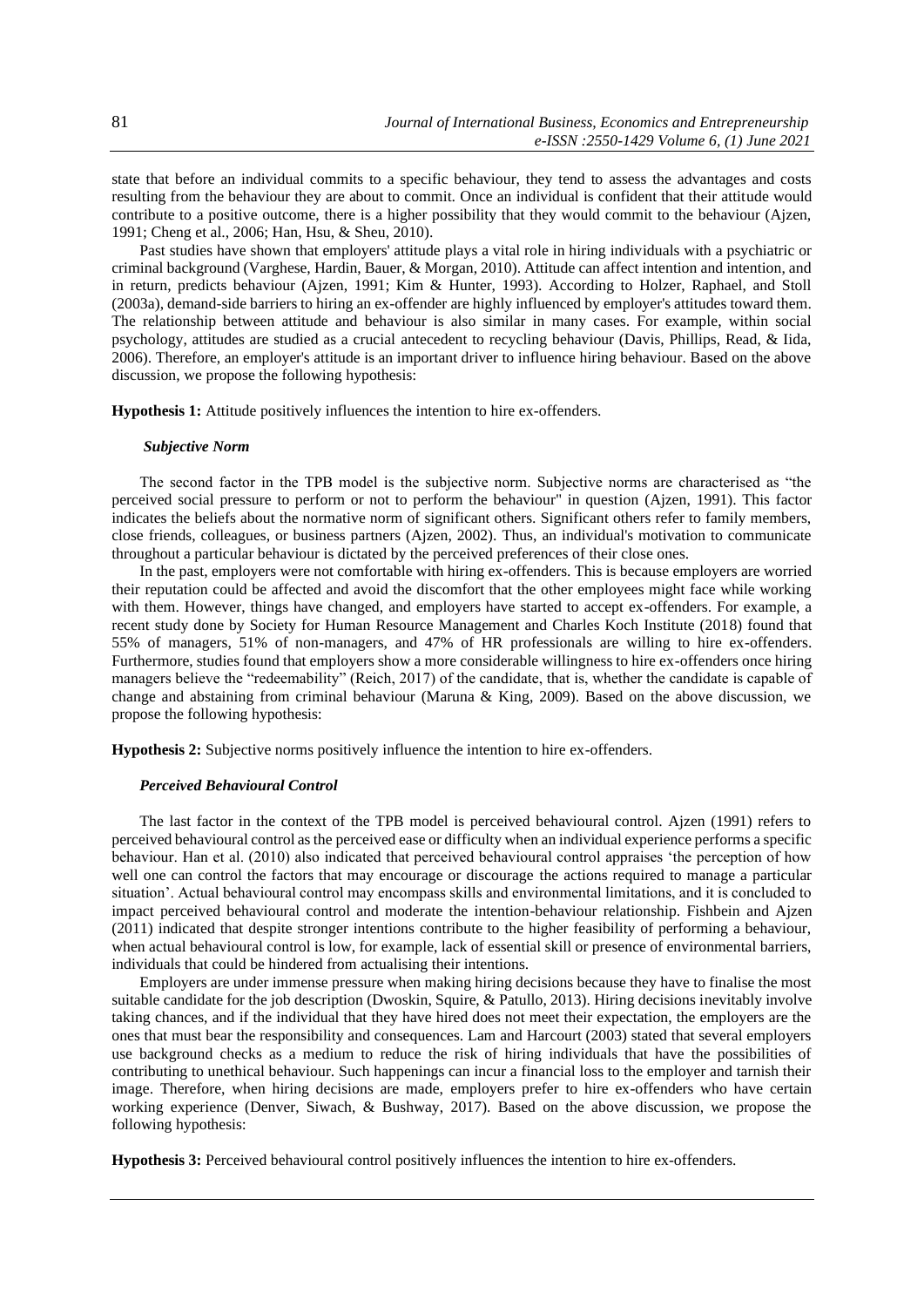# *Organisational Culture*

Organizational culture usually refers to how people think, which directly impacts how they behave (Ke  $\&$ Wei, 2008). An example of this culture is acknowledging that culture manifests itself in terms of behaviour and espoused values. Schein (1990) recommends that the foundation of culture is incorporated in a set of "underlying assumptions." The theoretical debate about culture is that it is a complicated system of norms and values constructed over time (Schein, 2009). It is widely known as the social bond that holds organizational members together and articulates the social ideals, beliefs, and values that members share (Ke & Wei, 2008). Consequently, through its values and operating beliefs, an organisation's culture has a strong influence on how its employees view events (Denison & Mishra, 1995) and how they behave (Schein, 2009).

Abdullah (2001) narrates that Malaysians are usually viewed as kind, generous, considerate, and having sturdy humane attitudes towards the less fortunate. Therefore, within a supportive organizational culture, job applications by ex-offenders are given higher consideration compared to an organizational culture that is less accepting of ex-offenders (Anazodo et al., 2019). Based on the above discussion, we propose the following hypothesis:

**Hypothesis 4:** Organizational culture positively influences employers' attitudes towards hiring ex-offenders.

# *Risk Toward Hiring Ex-Offenders*

Employers often see risk when hiring ex-offenders because they often lack the required information needed to satisfy an organisation's legal and moral standards (Lam & Harcourt, 2003), as they can impose a significant threat to the organisation if hired. A substantial risk that the employer is always concerned about when hiring exoffenders is the risk at the workplace. Other employees working with the ex-offenders are exposed to the risk if anything goes wrong (Fahey, Roberts, & Engel, 2006; Haslewood‐Pócsik, Brown, & Spencer, 2008). Furthermore, there are many other risks such as behavioural problems, limited fundamental abilities, lack of proper qualification, low confidence, weak self-esteem, reduced motivation, absenteeism, and bad work experience. Plus, the ability of the ex-offenders to adjust to the organisational surroundings and work culture is an additional risk that employers need to consider (Visher & Travis, 2003). Since change takes time and exoffenders might not quickly adapt to the new environment, and there is a possibility that the new environment might worsen them.

Employers view the ex-offender as a person with flawed character (Brown, 2011). They are also constantly worried that the ex-offender will harm the employees and tarnish its good name (Conalty & Cox, 1999). Quintal, Lee, and Soutar (2010) stated that risk is an expectation of a possible potential loss. Not only that, but this potential loss will also cause unexpected issues, business failures as well as a financial crisis (Roslan, Yusoff, & Mohd Dahan, 2017). If hiring an ex-offender leads to potential loss in the future, the management will automatically have a negative attitude towards hiring them. Previous researchers have found that the attitude is always hostile towards any situation when a potential risk is involved (Campbell & Goodstein, 2001; Lobb, Mazzocchi, & Traill, 2007). Based on the above discussion, we propose the following hypothesis:

**Hypothesis 5:** Risks will negatively influence employers' attitudes towards hiring ex-offenders.

# *Government Incentives*

Incentives offered by the government increases employers' intention to hire ex-offenders. According to studies on the employment of ex-offenders, tax incentives should be provided to employers to encourage them to hire ex-offenders. Tax incentives persuade employers to consider individuals with criminal records in the early stage of the hiring process (Saba, 2019). Furthermore, incentives are positively related to attitude when it comes to hiring ex-offenders. Therefore, most employers are more interested and willing to hire ex-offenders to work in their companies if they provide and allocate hiring incentives (Mak, Iris, Wang, and Hsu (2019).

Ex-offenders can be a valuable source to the labour force if they are adequately interviewed, which help employers to detect their potential. The provision of incentives inculcates a positive attitude among employers and encourages them to give the ex-offenders a second chance. Incentives alter the employer's mindset, making them believe that ex-offenders can be assets to the organisation. In a recent study, Lundquist, Pager, and Strader (2018) have written that "employers may thus be missing out on a huge number of potentially high-quality among ex-offenders workers". In addition, Atkin and Armstrong (2013) showed that a few employers manage to attain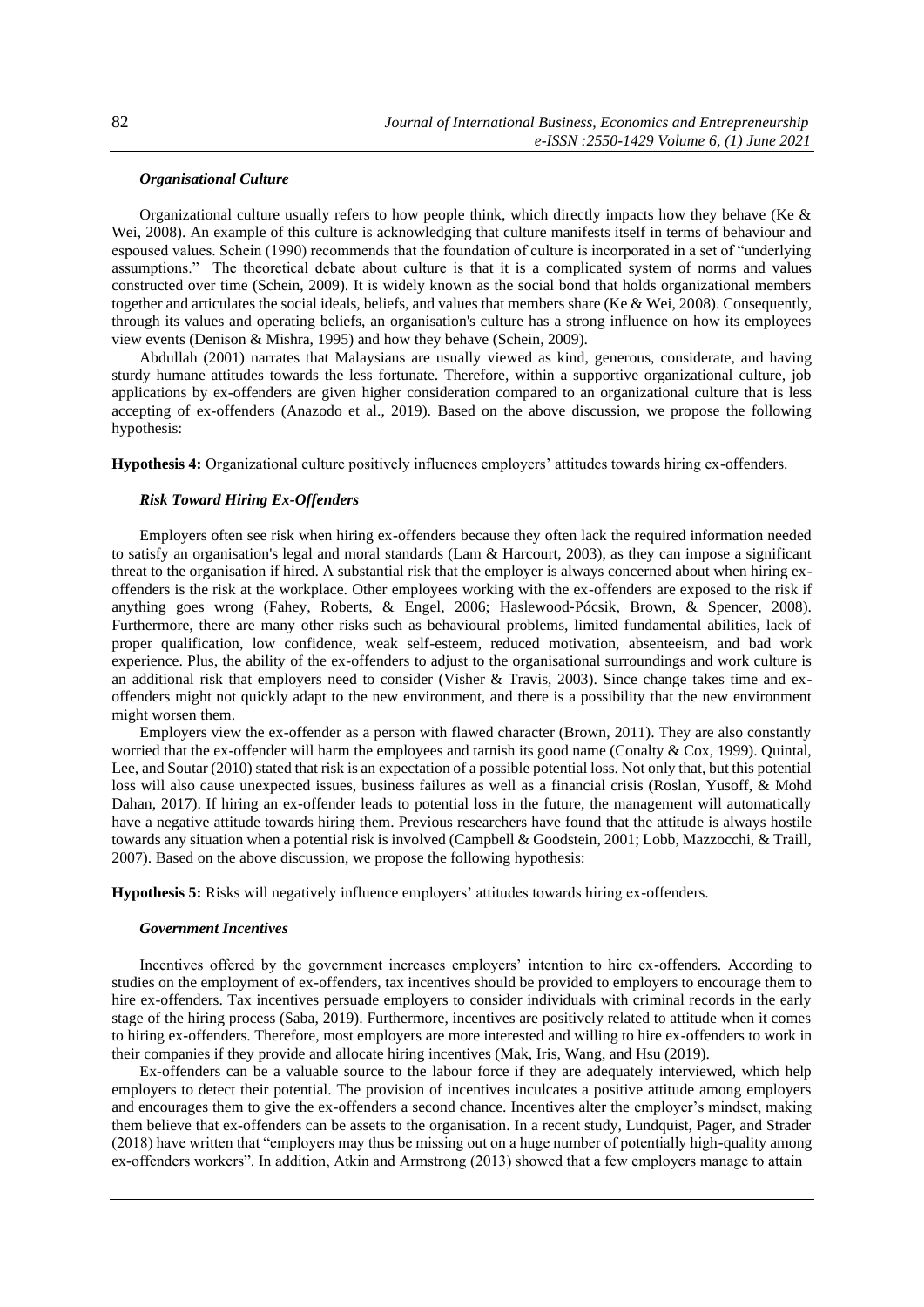business success when they hired individuals who have past criminal records. Based on the above discussion, we propose the following hypothesis:

**Hypothesis 6:** Government incentives positively influence employers' attitude towards hiring ex-offenders.

# *Skills*

Job applicants must have a competitive skill set, both soft skills and hard skills, to be employed. This is not only applicable to ordinary people but also disadvantaged groups like ex-offenders. When it comes to skills, exoffenders have a considerable disadvantage compared to normal applicants. Shinkfield, Graffam, Lavelle, and McPherson (2004) showed that ex-offenders might lack essential employment skills and basic life skills, possess a low level of education, and insufficient social competencies. Thus, these conditions seriously put ex-offenders at a disadvantage in getting and maintaining employment. Holzer, Raphael, and Stoll (2003b) indicated that the longer the imprisonment, the higher is the possibility for the ex-offenders to lose their job-specific skills and experience. When the offenders are in prison, they are far from the standard labour market and their social networks, their marketable job skills fade, and the strength of their skilled ties and references erodes. Schmitt and Warner (2011) describe that time behind bars results in a worsening of "soft skills" like promptness or customer relations.

The primary criteria in hiring an individual depend on the skill set that they own. The chances for them to secure a job increase when these skill sets match with the skill sets that employers are looking for (Aken & Michalisin, 2007). Studies have shown that if ex-offenders are provided with the necessary skills, the chances of being considered for an interview and getting hired will increase (Goodstein, 2019a). Besides that, if employers are interested and want to hire ex-offenders to work in their companies, employers need to ensure that they are always committed, motivated and highly skilled (Mohd, Julan, & Tuan Besar, 2020). Based on the above discussion, we propose the following hypothesis:

**Hypothesis 7:** Skills positively influence employers perceived behavioural control towards hiring ex-offenders.

### **IV. Conclusion**

The literature on this issue has reported that employers hesitate to offer employment opportunities to exoffender applicants due to poor comprehension of ex-offenders. The Theory of Planned Behaviour is employed in this study to illustrate the link among employer attributes, organizational characteristics, and legislation in affecting managerial intention to hire ex-offenders. This study demonstrates the potential of attitude, subjective norms, and perceived control to be used as moderators in influencing the hiring decisions of ex-offenders. This study hopes that this conclusive model provides a vital practical and theoretical contribution in the decisionmaking process of hiring ex-offenders. Increased understanding of this issue will lead to the more active growth of public and organizational initiatives and policies that can encourage and control the career of ex-offenders.

## **Acknowledgements**

The authors are grateful to the Ministry of Higher Education Malaysia for supporting this research with the Fundamental Research Grant Scheme for Research Acculturation of Early Career Researchers (RACER/1/2019/SS08/UiTM/1). We are also equally thankful to Pusat Pemulihan Pemasyarakatan for sharing with us much of the valuable information.

## **References**

Abdullah, A. (2001). Influence of ethnic values at the Malaysian workplace. *Understanding the Malaysian workforce: Guidelines for managers*, 1-24.

- Agan, A., & Starr, S. (2017). The effect of criminal records on access to employment. *American Economic Review, 107*(5), 560-564.
- Ajzen, I. (1991). The theory of planned behaviour. *Organizational behavior and human decision processes, 50*(2), 179-211.
- Ajzen, I. (2002). Perceived behavioral control, self‐efficacy, locus of control, and the theory of planned behavior 1. *Journal of applied social psychology, 32*(4), 665-683.
- Ajzen, I. (2011). The theory of planned behaviour: Reactions and reflections. In: Taylor & Francis.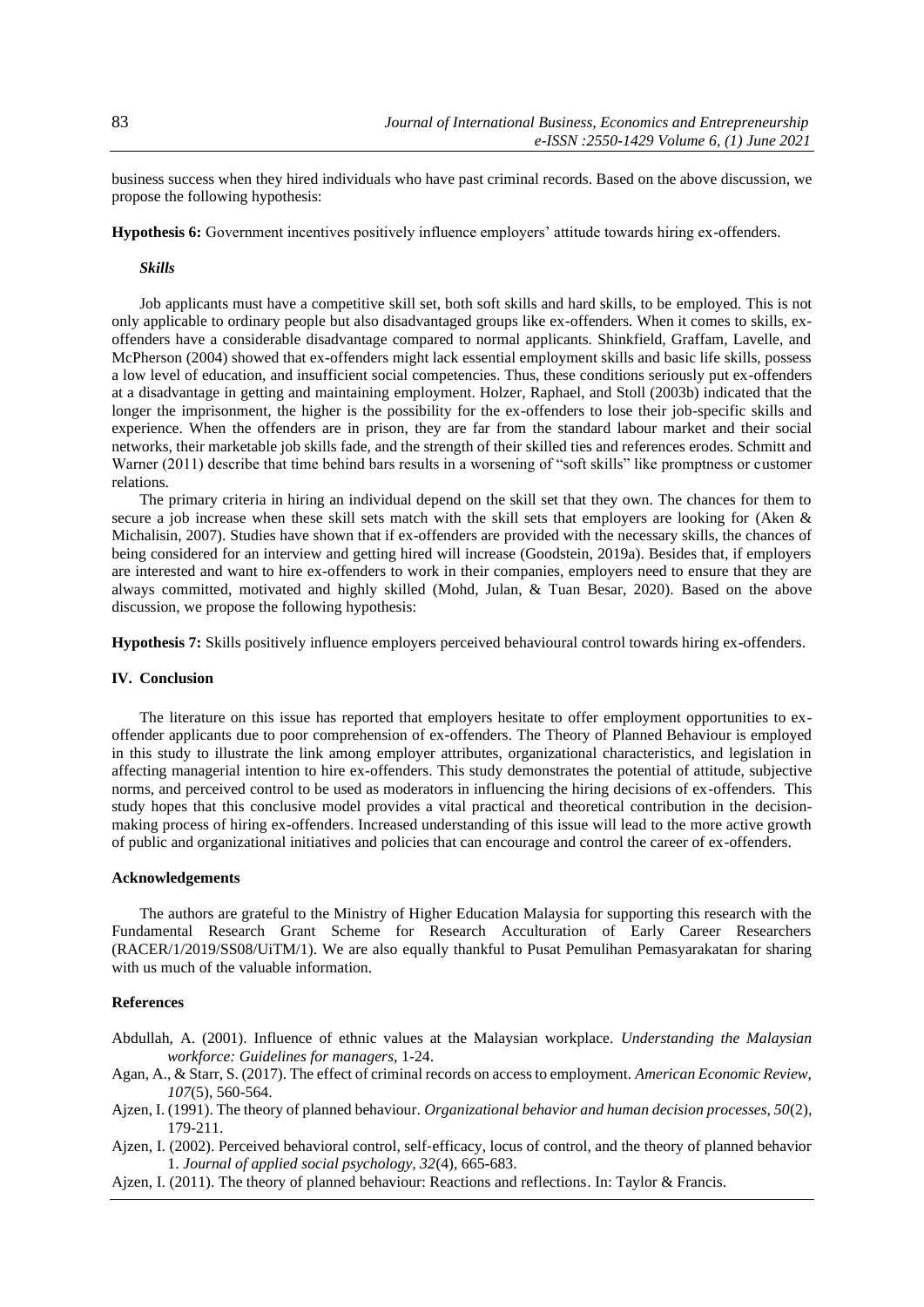- Ajzen, I. (2015). The theory of planned behaviour is alive and well, and not ready to retire: a commentary on Sniehotta, Presseau, and Araújo-Soares. *Health psychology review, 9*(2), 131-137.
- Ajzen, I., Davis, L., Saunders, J., & Williams, T. (2002). The decision of African American students to complete high school: An application of the theory of planned behavior. *Journal of Educational Psychology, 94*(4), 810.
- Aken, A., & Michalisin, M. (2007). *The impact of the skills gap on the recruitment of MIS graduates.* Paper presented at the Proceedings of the 2007 ACM SIGMIS CPR conference on Computer personnel research: The global information technology workforce.
- Anazodo, K. S., Ricciardelli, R., & Chan, C. (2019). Employment after incarceration: managing a socially stigmatized identity. *Equality, Diversity and Inclusion: An International Journal*.
- Atkin, C. A., & Armstrong, G. S. (2013). Does the concentration of parolees in a community impact employer attitudes toward the hiring of ex-offenders? *Criminal Justice Policy Review, 24*(1), 71-93.
- Barraket, J., Keast, R., & Furneaux, C. (2019). *Social procurement and new public governance*: Routledge.
- Berg, M. T., & Huebner, B. M. (2011). Reentry and the ties that bind: An examination of social ties, employment, and recidivism. *Justice quarterly, 28*(2), 382-410.
- Bernama. (2018). Ex-convicts welcome tax cuts for employers who hire them. Retrieved from [https://www.freemalaysiatoday.com/category/nation/2018/11/03/ex-convicts-welcome-tax-cuts-for](https://www.freemalaysiatoday.com/category/nation/2018/11/03/ex-convicts-welcome-tax-cuts-for-employers-who-hire-them/)[employers-who-hire-them/](https://www.freemalaysiatoday.com/category/nation/2018/11/03/ex-convicts-welcome-tax-cuts-for-employers-who-hire-them/)
- Blessett, B., & Pryor, M. (2013). The invisible job seeker: The absence of ex-offenders in discussions of diversity management. *Public Administration Quarterly*, 433-455.
- Brown, C. (2011). Vocational psychology and ex-offenders' reintegration: A call for action. *Journal of Career Assessment, 19*(3), 333-342.
- Campbell, M. C., & Goodstein, R. C. (2001). The moderating effect of perceived risk on consumers' evaluations of product incongruity: Preference for the norm. *Journal of consumer Research, 28*(3), 439-449.
- Cheng, S., Lam, T., & Hsu, C. H. (2006). Negative word-of-mouth communication intention: An application of the theory of planned behavior. *Journal of Hospitality & Tourism Research, 30*(1), 95-116.
- Cloward, R. A., & Ohlin, L. E. (2013). *Delinquency and opportunity: A study of delinquent gangs*: Routledge.
- Conalty, J., & Cox, L. (1999). Who'd give me a job? A study of employers' attitudes to offenders. *London: Inner London Probation Service*.
- Couloute, L., & Kopf, D. (2018). Out of prison & out of work: Unemployment among formerly incarcerated people. *Prison Policy Initiative*.
- D'alessio, S. J., Stolzenberg, L., & Flexon, J. L. (2015). The effect of Hawaii's ban the box law on repeat offending. *American Journal of Criminal Justice, 40*(2), 336-352.
- Davis, G., Phillips, P. S., Read, A. D., & Iida, Y. (2006). Demonstrating the need for the development of internal research capacity: Understanding recycling participation using the Theory of Planned Behaviour in West Oxfordshire, UK. *Resources, Conservation and Recycling, 46*(2), 115-127.
- Denison, D. R., & Mishra, A. K. (1995). Toward a theory of organizational culture and effectiveness. *Organization science, 6*(2), 204-223.
- Denver, M., Siwach, G., & Bushway, S. D. (2017). A new look at the employment and recidivism relationship through the lens of a criminal background check. *Criminology, 55*(1), 174-204.
- Duwe, G., & Clark, V. A. (2017). Nothing will work unless you did: The predictors of postprison employment. *Criminal Justice and Behavior, 44*(5), 657-677.
- Dwoskin, L., Squire, M., & Patullo, J. (2013). Welcome aboard! How to hire the right way. *Employee Relations Law Journal, 38*(4), 28-63.
- Dwyer, C. D. (2013). 'Sometimes I wish I was an "ex" ex-prisoner': identity processes in the collective action participation of former prisoners in Northern Ireland. *Contemporary Justice Review, 16*(4), 425-444.
- Ehrlich, I. (1973). Participation in illegitimate activities: A theoretical and empirical investigation. *Journal of political Economy, 81*(3), 521-565.
- Fahey, J., Roberts, C., & Engel, L. (2006). Employment of ex-offenders: Employer perspectives. *Boston, MA: Crime and Justice Institute*.
- Fishbein, M., & Ajzen, I. (2011). *Predicting and changing behavior: The reasoned action approach*: Taylor & Francis.
- Flatt, C., & Jacobs, R. L. (2018). The relationship between participation in different types of training programs and gainful employment for formerly incarcerated individuals. *Human Resource Development Quarterly, 29*(3), 263-286.
- Goodstein, J. (2019a). Employers and the Reintegration of Formerly Incarcerated Persons. *Journal of Management Inquiry*, 1056492619856434.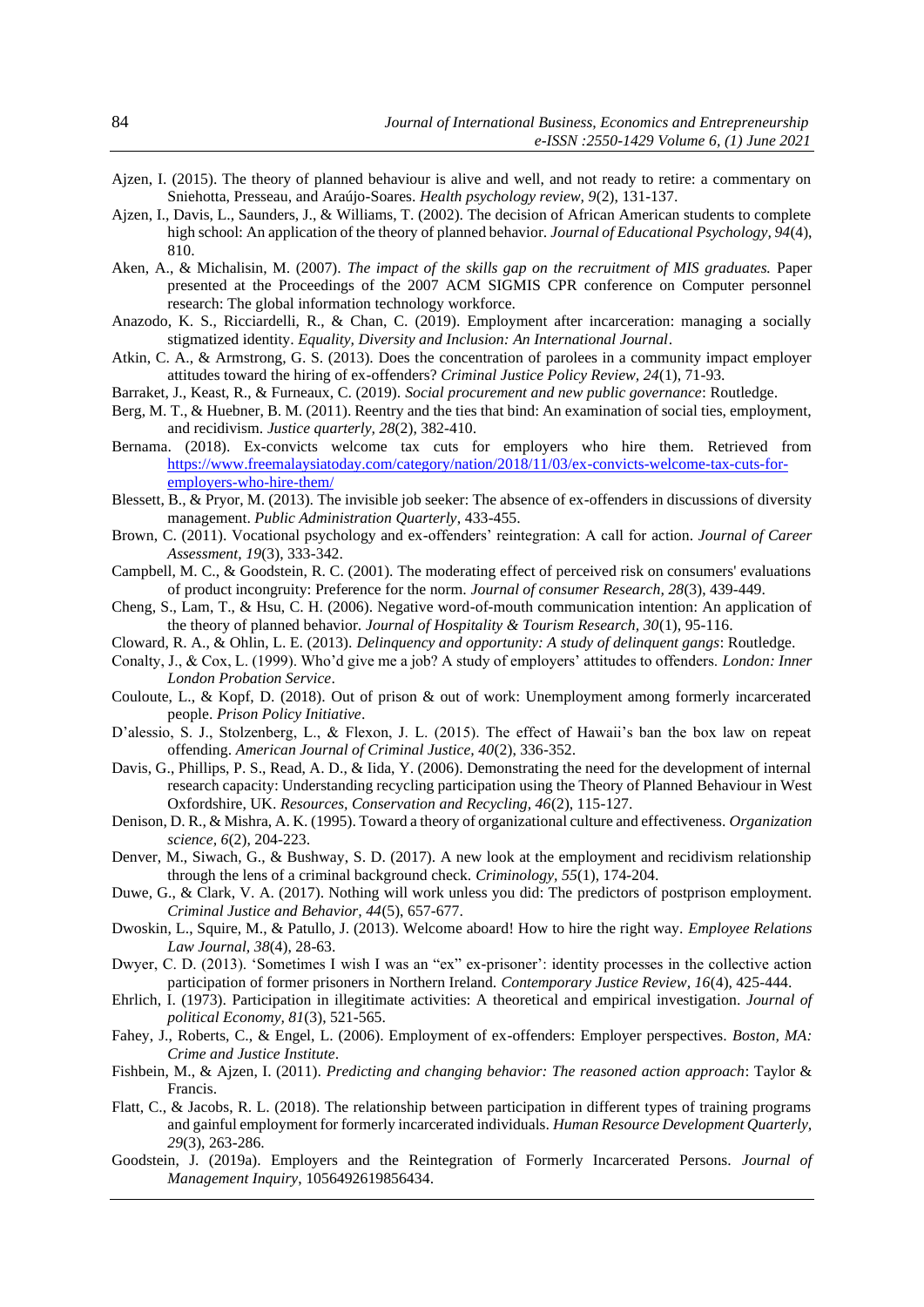- Goodstein, J. (2019b). Firms, ex-offenders, and communities: A stakeholder capability enhancement perspective. *Business Ethics Quarterly*, 1-28.
- Graffam, J., Shinkfield, A. J., & Hardcastle, L. (2008). The perceived employability of ex-prisoners and offenders. *International journal of offender therapy and comparative criminology, 52*(6), 673-685.
- Gross, D. (2017). Ex-offenders struggle with barriers to employment. *The State*. Retrieved from <https://www.thestate.com/news/local/crime/article147720289.html>
- Hadi, M. Z. S. (2020). 11,000 banduan layak jalani pelepasan hukuman luar penjara Abd Aziz. *MalaysiaGazette.*
- Han, H., Hsu, L.-T. J., & Sheu, C. (2010). Application of the theory of planned behavior to green hotel choice: Testing the effect of environmental friendly activities. *Tourism management, 31*(3), 325-334.
- Haslewood-Pócsik, I., Brown, S., & Spencer, J. (2008). A not so Well-Lit Path: Employers' Perspectives on Employing Ex‐offenders. *The Howard Journal of Criminal Justice, 47*(1), 18-30.
- Hian, L. S. (2018). What percentage of ex-offenders actually get jobs when they are released?
- Hirschi, T. (2002). *Causes of delinquency*: Transaction publishers.
- Holzer, H. J., Raphael, S., & Stoll, M. A. (2003a). *Employer demand for ex-offenders: Recent evidence from Los Angeles*: Institute for Research on Poverty, University of Wisconsin-Madison.
- Holzer, H. J., Raphael, S., & Stoll, M. A. (2003b). Employment barriers facing ex-offenders. *Urban Institute Reentry Roundtable*, 1-23.
- Jung, H. (2015). The long-term impact of incarceration during the teens and 20s on the wages and employment of men. *Journal of offender rehabilitation, 54*(5), 317-337.
- Ke, W., & Wei, K. K. (2008). Organizational culture and leadership in ERP implementation. *Decision support systems, 45*(2), 208-218.
- Kim, M.-S., & Hunter, J. E. (1993). Relationships among attitudes, behavioral intentions, and behavior: A metaanalysis of past research, part 2. *Communication research, 20*(3), 331-364.
- Lageson, S. E., Vuolo, M., & Uggen, C. (2015). Legal ambiguity in managerial assessments of criminal records. *Law & Social Inquiry, 40*(1), 175-204.
- Lam, H., & Harcourt, M. (2003). The use of criminal record in employment decisions: The rights of ex-offenders, employers and the public. *Journal of Business Ethics, 47*(3), 237-252.
- Lobb, A., Mazzocchi, M., & Traill, W. (2007). Modelling risk perception and trust in food safety information within the theory of planned behaviour. *Food quality and preference, 18*(2), 384-395.
- Lundquist, J. H., Pager, D., & Strader, E. (2018). Does a criminal past predict worker performance? Evidence from one of America's largest employers. *Social Forces, 96*(3), 1039-1068.
- Mak, T. M., Iris, K., Wang, L., & Hsu, S.-C. (2019). Extended theory of planned behaviour for promoting construction waste recycling in Hong Kong. *Waste management, 83*, 161-170.
- Maruna, S., & King, A. (2009). Once a criminal, always a criminal?: Redeemability'and the psychology of punitive public attitudes. *European Journal on Criminal Policy and Research, 15*(1-2), 7-24.
- McDonnall, M. C., & Lund, E. M. (2020). Employers' Intent to Hire People Who Are Blind or Visually Impaired: A Test of the Theory of Planned Behavior. *Rehabilitation Counseling Bulletin, 63*(4), 206-215.
- Ministry of Finance Malaysia. (2018). *Budget 2019*. Retrieved from <https://www.treasury.gov.my/pdf/budget/speech/bs19.pdf>
- Mohd, I. H., Julan, J., & Tuan Besar, T. B. H. (2020). Strategic training and development: the impact on employees' performance. *Journal of International Business, Economics and Entrepreneurship, 5*(2), 80- 84.
- Pager, D. (2008). *Marked: Race, crime, and finding work in an era of mass incarceration*: University of Chicago Press.
- Petersen, T. S. (2016). Some ethical considerations on the use of criminal records in the labor market: In defense of a new practice. *Journal of Business Ethics, 139*(3), 443-453.
- Piliavin, I., & Gartner, R. (1979). Assumptions and Achievements of Manpower Programs for Offenders: Implications for Supported Work.
- Quintal, V. A., Lee, J. A., & Soutar, G. N. (2010). Risk, uncertainty and the theory of planned behavior: A tourism example. *Tourism management, 31*(6), 797-805.
- Reich, S. E. (2017). An exception to the rule: Belief in redeemability, desistance signals, and the employer's decision to hire a job applicant with a criminal record. *Journal of offender rehabilitation, 56*(2), 110- 136.
- Ricciardelli, R., & Memarpour, P. (2016). 'I was trying to make my stay there more positive': rituals and routines in Canadian prisons. *Criminal Justice Studies, 29*(3), 179-198.
- Ricciardelli, R., & Mooney, T. (2018). The decision to disclose: Employment after prison. *Journal of offender rehabilitation, 57*(6), 343-366.